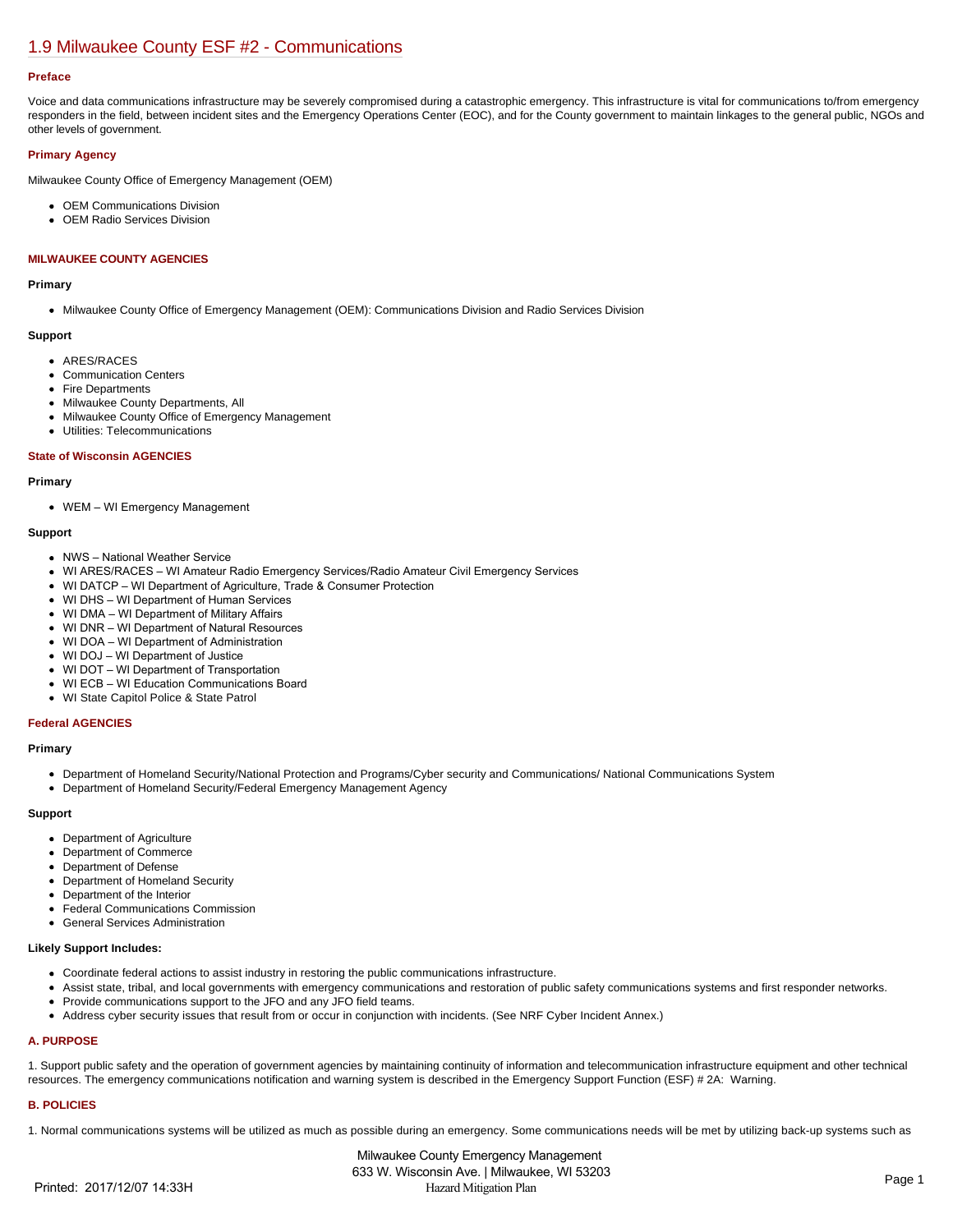mutual aid channels.

2. Priority will be given to restoration of communications systems in the event of an emergency.

3. In the event of an emergency, all departments will ensure the security of computer equipment and printers located in their areas.

4. Information Management Systems Division and other departments will have regularly scheduled computer back up programs in effect for critical computer applications and data.

5. Information Management Systems Division will ensure that all network data is adequately backed up and secured in an offsite location.

6. Information Management Systems Division will coordinate with other departments to ensure the necessary emergency power systems are in place to keep the voice and data communications infrastructure operating when there is a commercial power outage.

## **PRIMARY DEPARTMENT RESPONSIBILITIES/TASKS BY PHASE**

MILWAUKEE COUNTY OFFICE OF EMERGENCY MANAGEMENT (OEM): COMMUNICATIONS DIVISION AND RADIO SERVICES DIVISION

|                      | The Office of Emergency Management will work to:                                                                                                                                                                                                                                                                                                                                                                                                                                                                                                                                                                                                                                                                                                                                                                                                                                                                                                                                                                                                                                                                                                                                  |
|----------------------|-----------------------------------------------------------------------------------------------------------------------------------------------------------------------------------------------------------------------------------------------------------------------------------------------------------------------------------------------------------------------------------------------------------------------------------------------------------------------------------------------------------------------------------------------------------------------------------------------------------------------------------------------------------------------------------------------------------------------------------------------------------------------------------------------------------------------------------------------------------------------------------------------------------------------------------------------------------------------------------------------------------------------------------------------------------------------------------------------------------------------------------------------------------------------------------|
| <b>Pre-Emergency</b> | 1. Maintain this Emergency Support Function (ESF).<br>2. Identify information technology facilities and resources available for use.<br>3. Ensure that the EOC is equipped with the appropriate voice and data equipment.<br>4. Identify communication facilities and resources available for use (800 MHz, VHF Radios, Cell Phones, etc.).<br>5. Develop inventories of equipment.<br>6. Ensure redundant communications to Milwaukee County EOC and other local, regional and State EOC's.<br>7. Maintain list of radio frequencies.<br>8. With the help OEM Communications Division will develop frequency use procedures and protocols.<br>9. Develop a data recovery plan.<br>10. Assure incremental backups are performed everyday with full backups performed on weekends.<br>11. Copy mission critical databases to offsite location every evening.<br>12. Schedule tests, exercises.<br>13. When notified, make contact with Office of Emergency Management staff and report to the EOC.<br>14. Develop network mutual aid agreements.<br>15. Develop a prioritized list of networks to be restored in the event of failure.<br>16. Develop emergency action checklists. |

| -meraencv<br>- - | EOC.<br>.<br>When<br>County<br>notified.<br>t to Milwaukee.<br>repor |
|------------------|----------------------------------------------------------------------|
|                  | t agencies.<br>$n_{\rm A}$<br>Inate activities of support<br>uu a    |

|                   | 1. Staff the ESF # 2 position in the EOC.                                                                                              |
|-------------------|----------------------------------------------------------------------------------------------------------------------------------------|
|                   | 2. Determine condition, status of the communication and technology systems.                                                            |
|                   |                                                                                                                                        |
|                   | • a. Contact dispatch centers and request operational status.                                                                          |
|                   |                                                                                                                                        |
|                   | 3. Ensure EOC internal communications and technology systems are adequate.                                                             |
|                   |                                                                                                                                        |
|                   | • Support the communications unit in the EOC Logistics Section.                                                                        |
|                   | 4. Support Joint Information Center communications operations, as requested.                                                           |
|                   | 5. Prioritize and coordinate restoration of communications and technology systems with public utility communication providers.         |
|                   | 6. Assess damages to communication and technology systems.                                                                             |
|                   |                                                                                                                                        |
|                   | • a. Provide installation/restoration and repairs.                                                                                     |
|                   |                                                                                                                                        |
|                   | 7. Provide voice and data support to recovery operations.                                                                              |
| Emergency         | 8. Coordinate with Information Management Systems Division to restore power to the networks.                                           |
| <b>Operations</b> | 9. Establish and maintain communications links with operational units and field incident commanders.                                   |
| Center (EOC)      | 10. Establish and maintain communications to Local, regional and State EOC's.                                                          |
|                   | 11. Obtain, and coordinate communication resources as requested by field incident commanders.                                          |
|                   | 12. Sources for resources can include:                                                                                                 |
|                   |                                                                                                                                        |
|                   | • a. All departments.                                                                                                                  |
|                   | b. State EOC.                                                                                                                          |
|                   | c. Amateur Radio.                                                                                                                      |
|                   | • d. Commercial vendors.                                                                                                               |
|                   |                                                                                                                                        |
|                   | 13. Establish, maintain contact with State EOC.                                                                                        |
|                   | • a. Provide information on status of communications systems.                                                                          |
|                   | • b. Request additional communications and technology resources, as requested.                                                         |
|                   |                                                                                                                                        |
|                   | 14. Ensure communication links to/from shelters.                                                                                       |
|                   | 15. Maintain records of cost and expenditures to accomplish this ESF and forward them to the EOC Finance/Administration Section Chief. |
|                   |                                                                                                                                        |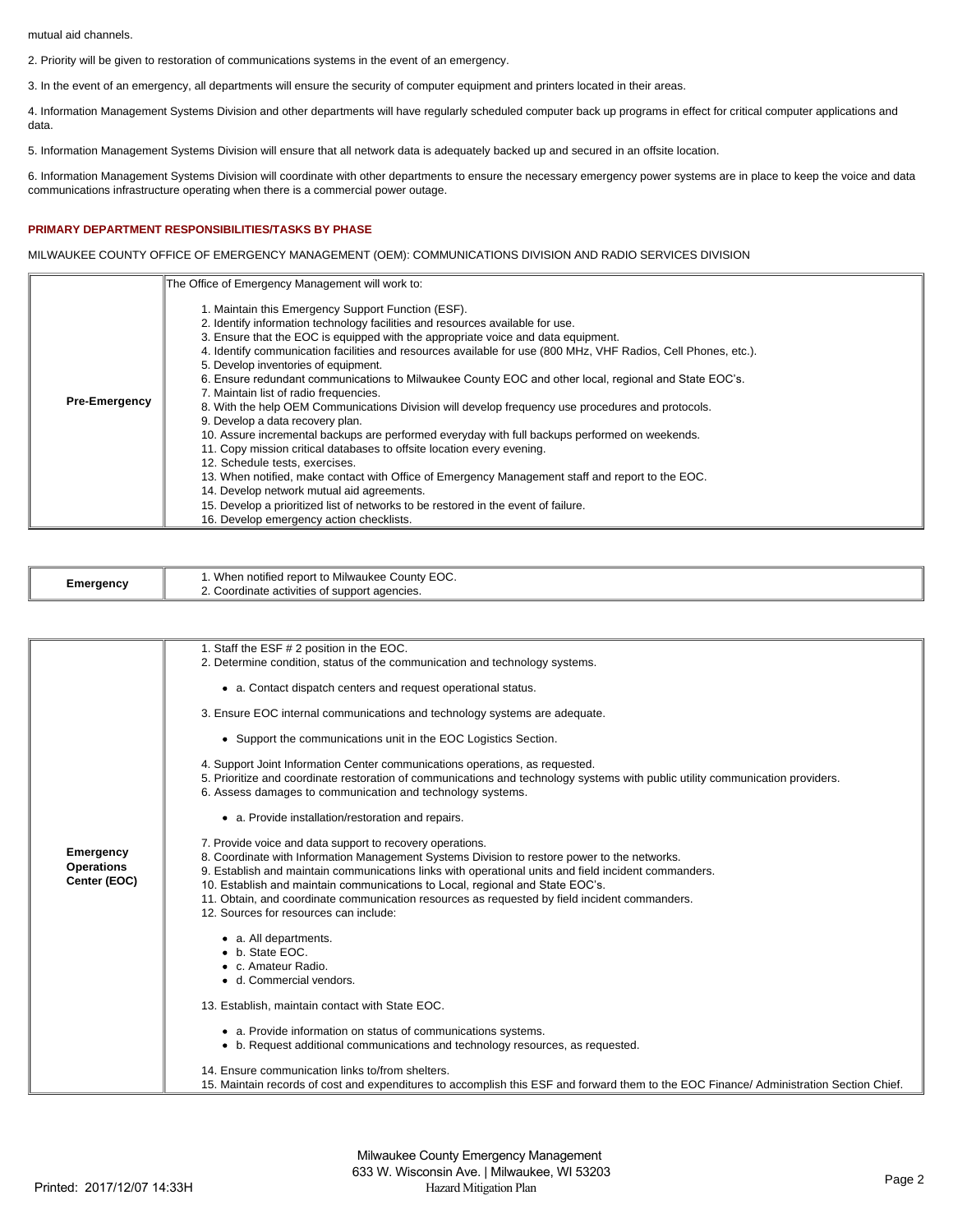| <b>Recovery Actions</b> | 1. Personnel will establish communications with Radio Services Recovery Team.<br>2. Radio Services Recovery Team evaluates initial condition of the network infrastructure and equipment and reports status to OEM Director.<br>3. ESF # 2 reports status of systems to EOC Manager.<br>4. Conduct a safety inspection and document damages photographically.<br>5. Radio Services Recovery Team establishes communications with network, application and workstation Recovery Teams to begin network<br>infrastructure recovery.<br>6. Contact power company to restore power if necessary.<br>7. Contact telephone company to re-connect data circuits.<br>8. Contact necessary vendors to assist in recovery efforts.<br>9. Accumulate damage information obtained from assessment teams, the local emergency operations center and other departments specific<br>to:<br>• a. Damaged or missing antenna structures.<br>• b. Damaged or missing radio transmission systems.<br>• c. Damaged or inoperable power generation sources at radio transmitter sites. |
|-------------------------|-------------------------------------------------------------------------------------------------------------------------------------------------------------------------------------------------------------------------------------------------------------------------------------------------------------------------------------------------------------------------------------------------------------------------------------------------------------------------------------------------------------------------------------------------------------------------------------------------------------------------------------------------------------------------------------------------------------------------------------------------------------------------------------------------------------------------------------------------------------------------------------------------------------------------------------------------------------------------------------------------------------------------------------------------------------------|
|                         | 10. Damaged telephone systems, critical cellular telephones and pagers.<br>11. Other local agencies with communications assets may be requested to contribute assets to the response efforts. Availability, operational<br>condition and duration of need must be considered.<br>12. Restore systems in accordance with predefined priorities.<br>13. Begin setup of departmental computer equipment based on priorities set by administration.<br>14. Provide computer, telephones, and data support to disaster operations and recovery.                                                                                                                                                                                                                                                                                                                                                                                                                                                                                                                        |
|                         | • a. Assess damages to data system.<br>• b. Provide installation/restoration and repairs.<br>15. Secure off-site storage for back–up of County computer system.<br>16. Provide voice and data support to disaster recovery operations.                                                                                                                                                                                                                                                                                                                                                                                                                                                                                                                                                                                                                                                                                                                                                                                                                            |
|                         | 17. Source for cell phones.                                                                                                                                                                                                                                                                                                                                                                                                                                                                                                                                                                                                                                                                                                                                                                                                                                                                                                                                                                                                                                       |

|                                                                     | <b>SUPPORT DEPARTMENTS RESPONSIBILITIES/TASKS</b>                                                                                                                                                                                                                                                                                                                                                                                                                                                                                                                                                                                                                                                                                                                                                                                                                                                                                                                                                                                                       |  |  |
|---------------------------------------------------------------------|---------------------------------------------------------------------------------------------------------------------------------------------------------------------------------------------------------------------------------------------------------------------------------------------------------------------------------------------------------------------------------------------------------------------------------------------------------------------------------------------------------------------------------------------------------------------------------------------------------------------------------------------------------------------------------------------------------------------------------------------------------------------------------------------------------------------------------------------------------------------------------------------------------------------------------------------------------------------------------------------------------------------------------------------------------|--|--|
| <b>ARES/RACES</b>                                                   | 1. Coordinate with ESF # 2 to provide communications support.<br>2. Provide assistance to enhance emergency communications capabilities when requested.<br>3. Augment emergency communications section in the EOC.<br>4. Support media center communications operations, as requested.<br>5. Provide communications links to areas outside local area for transmission of critical information.<br>6. Provide backup communications to critical areas within Milwaukee County as requested.                                                                                                                                                                                                                                                                                                                                                                                                                                                                                                                                                             |  |  |
| Communication<br><b>Centers</b>                                     | 1. Responsible for all public safety communications, to include 911 dispatch center and Police and Fire Dispatch.<br>2. Receives emergency calls for service and directs police, fire, and public works (when necessary) units to scene locations.<br>3. Maintain list of radios.                                                                                                                                                                                                                                                                                                                                                                                                                                                                                                                                                                                                                                                                                                                                                                       |  |  |
| <b>Fire Departments</b>                                             | 1. Provide back-up communications.<br>2. Source for mobile communications on VHF and UHF frequencies, cross band repeaters, VHF hand held radios, cellular capabilities, three<br>VHF repeaters spread throughout Milwaukee County.                                                                                                                                                                                                                                                                                                                                                                                                                                                                                                                                                                                                                                                                                                                                                                                                                     |  |  |
| <b>Milwaukee County</b><br><b>Departments, All</b>                  | 1. Coordinate dispatch operations for their respective personnel by identifying who goes where and when.<br>2. Source for cell phones, mobile and portable radios.                                                                                                                                                                                                                                                                                                                                                                                                                                                                                                                                                                                                                                                                                                                                                                                                                                                                                      |  |  |
| <b>Milwaukee County</b><br><b>Office of Emergency</b><br>Management | 1. Ensure that the emergency communications section in the EOC is equipped with the appropriate voice and data gear.<br>2. Develop inventories of equipment, including telephone, radio and data.<br>3. Ensure necessary backup power generation to building and facilities.<br>4. Maintain list of radio frequencies.<br>5. Ensure necessary backup power generation to building and facilities.<br>6. Establish, maintain contact with State EOC.<br>7. Coordinate, acquire and deploy additional resources (normal or backup such as amateur radio), equipment and personnel technicians to<br>establish point-to-point communications as required.<br>8. Ensure that backup power generation is in place or planned for.<br>9. Respond to requests for local communications assistance, identify required support agencies, begin mobilization of resources and<br>personnel, and prepare to activate.<br>10. Prior to activation, set up and check the EOC telephone system as provided, for use by the EOC staff, and information line personnel. |  |  |
| Utilities:<br><b>Telecommunications</b>                             | 1. Provide cell phones.<br>2. Provide phone service in EOC.                                                                                                                                                                                                                                                                                                                                                                                                                                                                                                                                                                                                                                                                                                                                                                                                                                                                                                                                                                                             |  |  |
| <b>ATTACHMENTS</b>                                                  | 1. Attachment 1, County Emergency Operations Center (EOC) Radio Frequencies & A.R.E.S. Emergency Communications<br>2. ESF # 2A: Warning.                                                                                                                                                                                                                                                                                                                                                                                                                                                                                                                                                                                                                                                                                                                                                                                                                                                                                                                |  |  |
| <b>REFERENCES</b>                                                   | None.                                                                                                                                                                                                                                                                                                                                                                                                                                                                                                                                                                                                                                                                                                                                                                                                                                                                                                                                                                                                                                                   |  |  |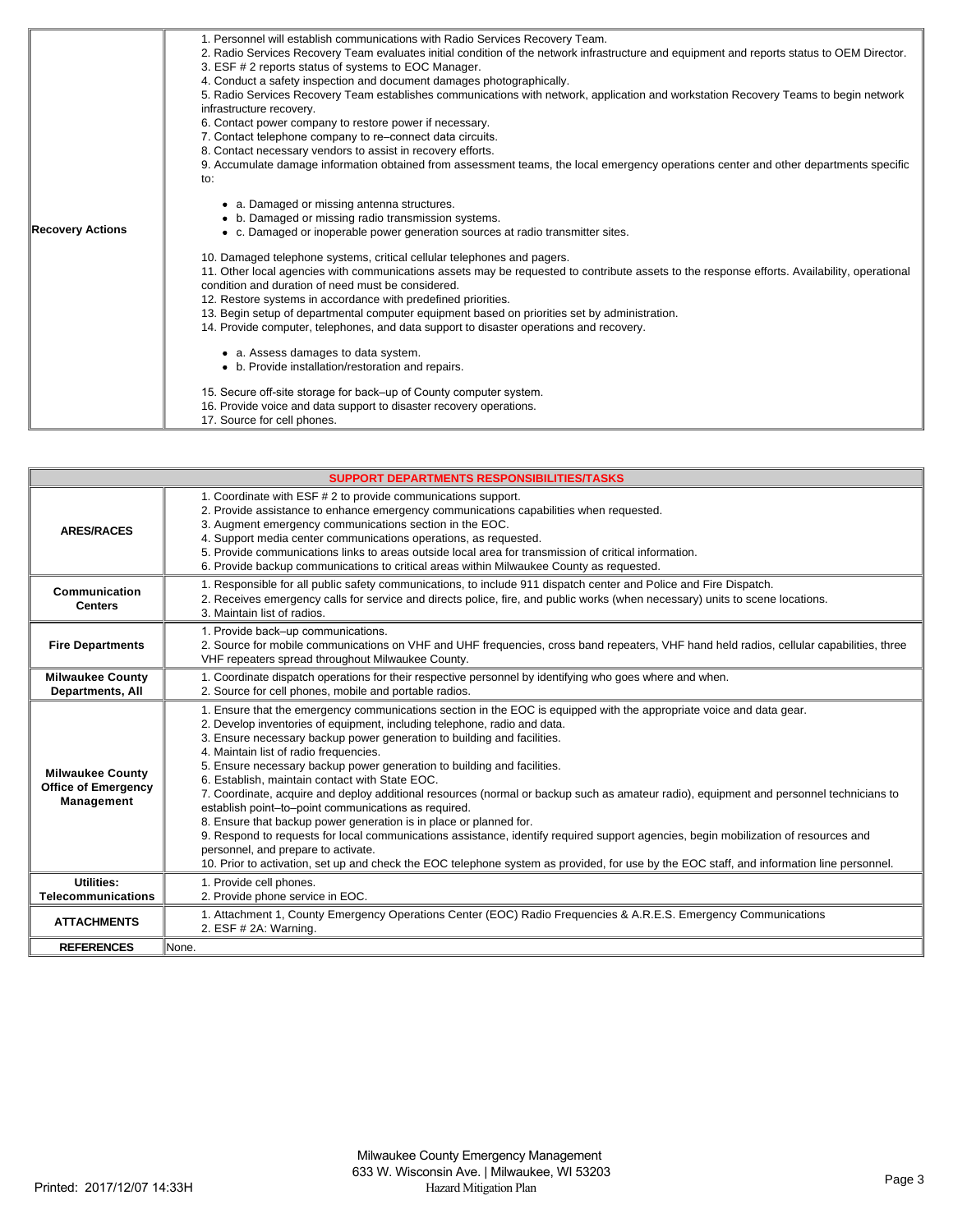## **Attachment 1: County Emergency Operations Center (EOC) Radio Frequencies**

EOC Dedicated Operations Phone Lines (when set-up):

- 525-7101 -- EOC OPERATIONS
- 525-5754 -- EOC FAX

## **Radio Frequencies (EOC)**

| VHF                                                                                          | <b>UHF</b>             |                                   |
|----------------------------------------------------------------------------------------------|------------------------|-----------------------------------|
|                                                                                              |                        | 800 MHz                           |
| Zone C<br>Zone A                                                                             | A1 UCALL40             |                                   |
|                                                                                              | A2 UCALL40D            | Zone C<br>Zone A                  |
| POINT to POINT<br><b>VHF CALL</b>                                                            | A3 UTAC41              |                                   |
| MARC 1<br>VHF 1-RPTR                                                                         | A4 UTAC41D             | EM GEN<br>8CALL90                 |
| MARC 2<br>VHF 2-RPTR                                                                         | A5 UTAC42              | <b>EM GND</b><br>8CALL90D DIR     |
| MARC 3<br>VHF 3-RPTR                                                                         | A6 UTAC42D             | EM CP<br>8TAC91                   |
| MARC 4<br>VHF 4-RPTR                                                                         | A7 UTAC43              | <b>EM MISC</b><br>8TAC91D DIR     |
| NATSAR<br>VHF 5-RPTR                                                                         | A8 UTAC43D             | EM INC<br>8TAC92                  |
| <b>IFERN</b><br>VHF 6-RPTR                                                                   | A9 NC 2                | EM CRD<br>8TAC92D DIR             |
| IFERN-2<br>VHF 7-RPTR                                                                        | A10 IR 10              | PATROL<br>8TAC93                  |
| GRAY<br>VHF 8-RPTR                                                                           | A11 IR 11              | <b>PATROL3</b><br>8TAC93D DIR     |
| BLACK<br>VHF 9-RPTR                                                                          | A12 IR 12              | <b>STATE EM</b><br>8TAC94         |
| GOLD<br><b>NAT CALL SIMPX</b>                                                                | A13 IR 13              | IFERN800<br>8TAC94D DIR           |
| <b>BLUE</b><br>INOP 1-RPTR                                                                   | A14 IR 14              | SHF <sub>F2</sub><br>8TAC RED DIR |
| <b>WHITE</b><br>INOP 2-RPTR                                                                  | A15 IR 15              | DA GI<br><b>8TACWHTE DIR</b>      |
| RED<br>INOP 3-RPTR                                                                           | A16 IR 16              | HWY1<br>8TACBLUE DIR              |
| lw.e.m.<br><b>INOP 4-RPTR</b>                                                                | A17 IR 17              | <b>EM ALL</b><br>8TACGOLD DIR     |
| VLAW31 (WISPERN) INOP 5-RPTR                                                                 | A <sub>18</sub> IR 18  | MCTA 4dir<br><b>8TACBLCK DIR</b>  |
| <b>INOP 6-SIMPX</b>                                                                          | A19 MED9 AREA1         | SHF DISP<br>8TACGRAY DIR          |
| <b>INOP 7-SIMPX</b>                                                                          | A20 MED10 AREA2        |                                   |
| <b>INOP 8-SIMPX</b>                                                                          | A21 MED 3              | Zone B                            |
| <b>INOP 9-SIMPX</b>                                                                          | A22 MED 4              |                                   |
|                                                                                              | A23 ZOO RPTR           | CNTY1                             |
| ∣Zone B                                                                                      | A24 EM UHF (Zone Freq) | CNTY2                             |
|                                                                                              | A25 LE B               | CNTY3                             |
| <b>EMER MGMT S/E</b>                                                                         | A26 LE 10              | CNTY4                             |
| <b>VCALL</b>                                                                                 | A27 LE 11              | <b>BLANK</b>                      |
| VTAC 1                                                                                       | A28 LE 12              | MCSMT1                            |
| VTAC 2                                                                                       | A29 LE 13              | MCSMT2                            |
| VTAC 3                                                                                       | A30 LE 14              | <b>BLANK</b>                      |
| VTAC 4                                                                                       | A31 LE 15              | <b>MWPD</b>                       |
| <b>IMC AIRPORT FD</b>                                                                        | A32 LE 16              | <b>BLANK</b>                      |
| $ZONE D - E$                                                                                 | A33 LE 17              | <b>8TAC RED DIR</b>               |
| MARINE 16                                                                                    | A34 LE 18              | <b>8TACWHTE DIR</b>               |
| MARINE 81                                                                                    |                        | <b>8TACBLUE DIR</b>               |
| <b>ISTATE PTRL S/E</b>                                                                       |                        | <b>BLANK</b>                      |
| IEMS A                                                                                       |                        | <b>GF BU</b>                      |
| EMS <sub>B</sub>                                                                             |                        | <b>BACKUP</b>                     |
| IEMS C                                                                                       |                        |                                   |
|                                                                                              |                        |                                   |
| DIR Denotes Simplex Non-Repeated talkgroups, they are directly from radio unit to radio unit |                        |                                   |

## **LOCATIONS OF COMMUNICATIONS FACILITIES, BASE STATIONS & ANTENNAE**

## **MILWAUKEE COUNTY**

## **PRIMARY**

 (Warning Center) Milwaukee County OEM Communications Division Safety Building, Rm. 305 821 W. State Street

# **OTHER**

 Milwaukee County Emergency Operations Center Sheriff's Training Academy 9225 S. 68th Street, Franklin

# **BASE STATIONS & ANTENNAE**

The locations of base stations and antennae serving Milwaukee County communications system are on file in the office of the Communications Supervisor (IMSD)

# **MUNICIPAL CONTACTS**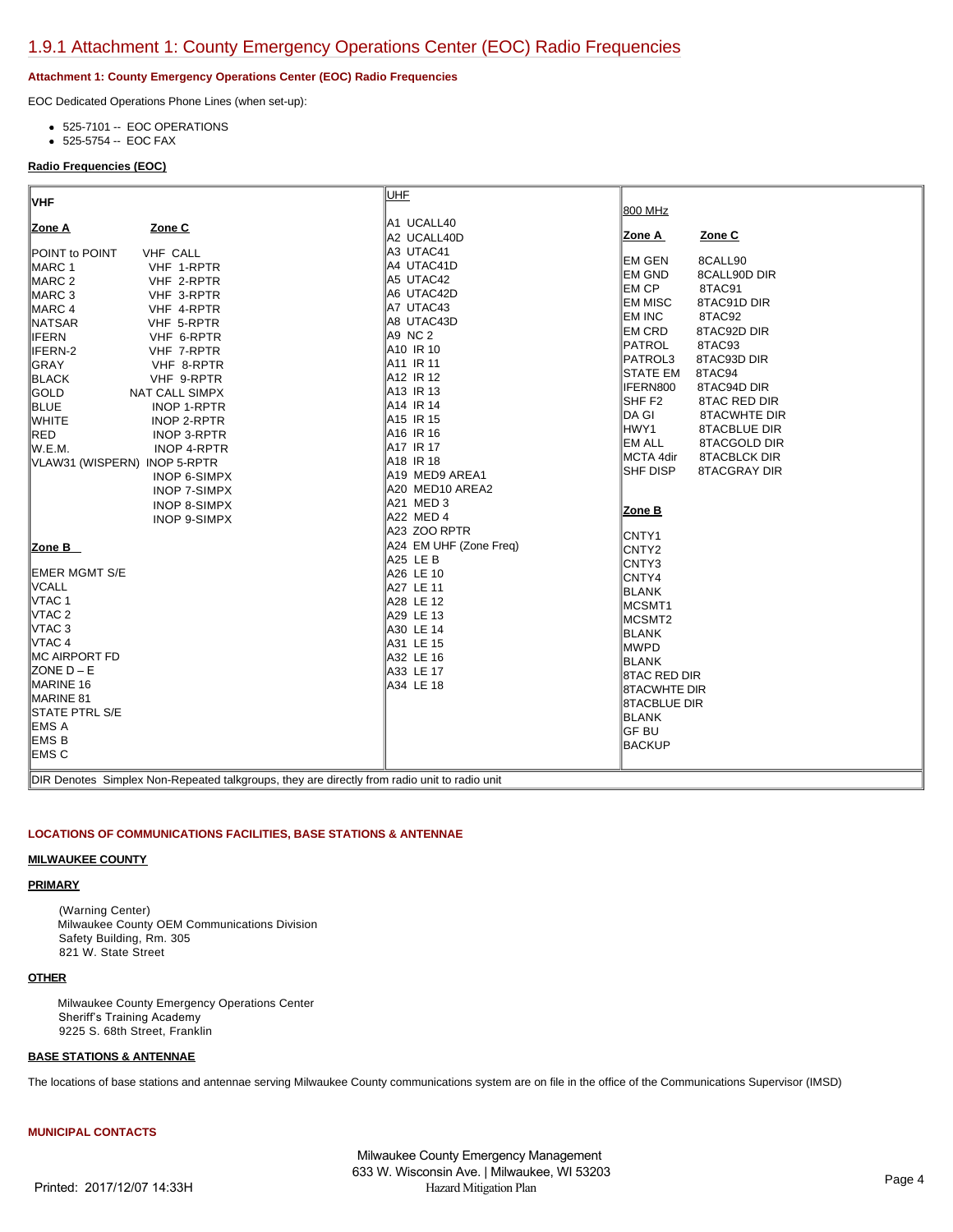## **ZONE A**

#### PRIMARY

- Bayside Communications: 414-351-9900
- Dispatch for North Shore Fire Department and North Shore communities: 414-351-9100

## OTHER

- Whitefish Bay Police: 414-962-3830, 5300 N. Marlborough Drive
- Bayside Police Department: 414-351-9900, 9075 N. Regent Road
- Brown Deer Police Department: 414-351-2900, 4800 W. Green Brook Drive
- Fox Point Dept. of Public Safety: 414-351-8911, 7300 N. Santa Monica Blvd.
- River Hills Police: 414-247-2302, 7650 N. Pheasant Lane

## **ZONE B**

## PRIMARY

- Milwaukee Police Dept: 414-935-7471, 2333 N. 49th St. Communications Operations Division: 7472
- Milwaukee Fire Department-Communications Operations Division:414-286-8999, 2333 N. 49th St.

## OTHER

- Communications Division-Radio Maintenance: 935-7473, 4733 W. Vliet St. Old MPD Dist #3
- Milwaukee Fire Department: 286-894, 711 W. Wells Street

## **ZONE C**

## PRIMARY

West Allis Police Department: 414-302-8000, 11301 W. Lincoln Avenue

## **OTHER**

West Allis Fire Department-Station 2: 414-302-8900, 11301 W. Lincoln Avenue

## PRIMARY

West Milwaukee Police Department: 414-645-2151, 4755 W. Beloit Road

#### PRIMARY

Wauwatosa Police Department: 414-471-8430, 1700 N. 116th Street

## OTHER

- Wauwatosa City Hall: 414-471-8900, 7725 W. North Avenue (WUFD)
- Transferred to Dispatch Center after hours: 414-471-8490

## **ZONE D**

#### PRIMARY

- Franklin Police Department: 414-425-2522, 9299 W. Loomis Rd.
- Greendale Police Department: 414-423-2121, 5911 W. Grange Ave.
- Greenfield Police Department: 414-761-5300, 5300 W. Layton Ave.
- Hales Corners Police Department: 414-529-6140, 5635 S. New Berlin Road

## **ZONE E**

#### PRIMARY

- Cudahy Police Department: 414-769-2260, 5050 S. Lake Dr.
- Oak Creek Police Department: 414-762-8200, 301 West Ryan Road
- St. Francis Police Department: 414-481-2232, 4235 S. Nicholson Ave.
- South Milwaukee Police Department: 414-768-8060, 2525 15th Avenue

## A.R.E.S EMERGENCY COMMUNICATION CENTER VAN: **CALL UP PROCEDURES**

If there is an Emergency Situation in-

#### **Milwaukee County:**

1. Emergency Management will call the A.R.E.S Milwaukee emergency coordinator to call out the ARES Van

2. The A.R.E.S Milwaukee Emergency Coordinator will call out the ARES Van from the list provided and activates the call up of amateur radio operators to support activities if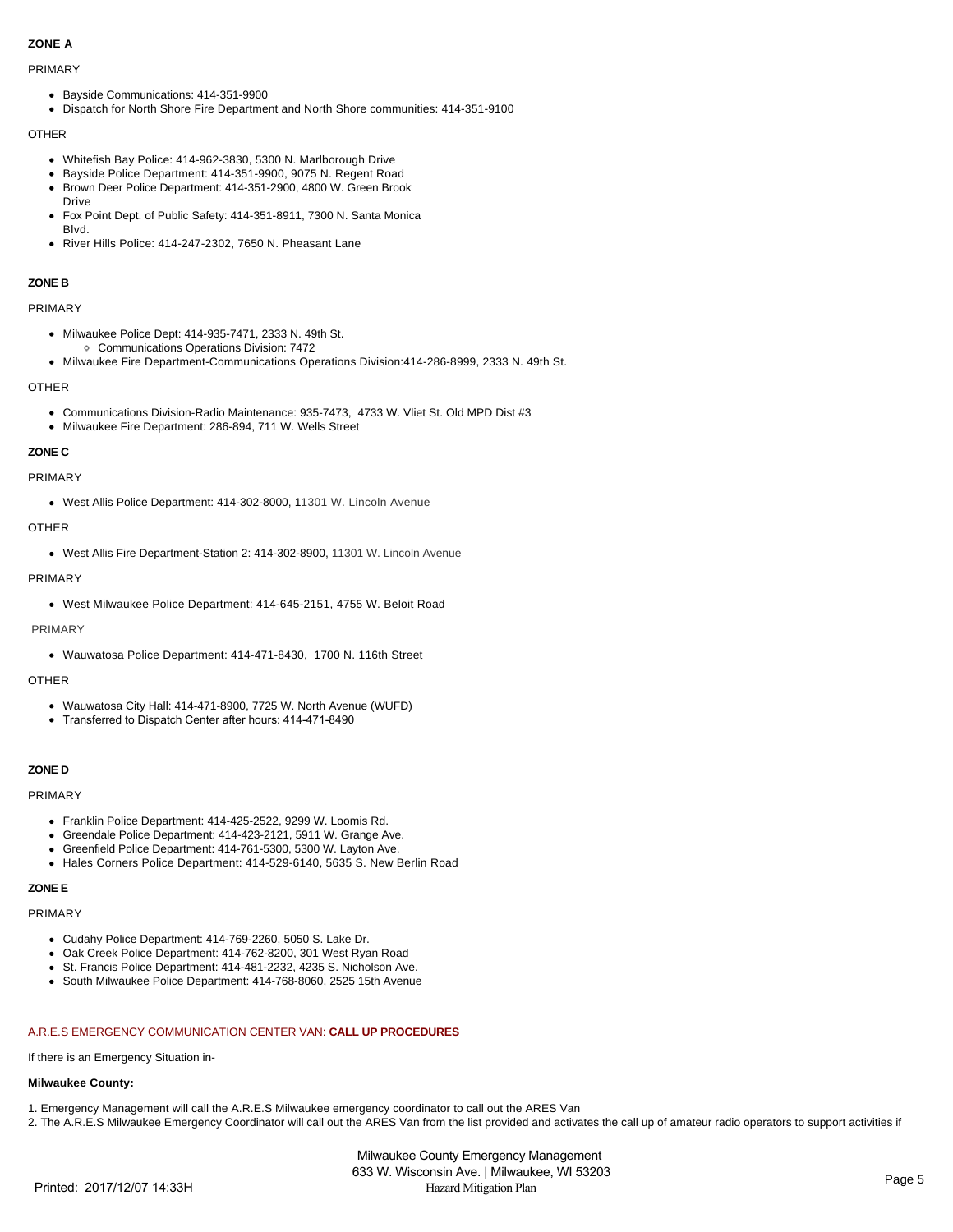#### needed.

## **Adjacent Counties: (Ozaukee, Washington, Waukesha, Walworth, Racine & Kenosha)**

- 1. The Incident Commander or Emergency Manager will contact Milwaukee County Office of Emergency Management (414-278-4709) to request the ARES Van.
- 2. Milwaukee Emergency Management will call the A.R.E.S Milwaukee Emergency Coordinator to call out the ARES Van.
- 3. The A.R.E.S Milwaukee Emergency Coordinator will call out the ARES Van from the call list provided.

## **Airport or Airport related situations:**

1. The Incident Commander will call the A.R.E.S Milwaukee Emergency Coordinator to call out the ARES Van

2. The A.R.E.S Milwaukee Emergency Coordinator will call out the ARES Van from the call list provided and activate the call up of amateur radio operators to support activities if needed.

## **A.R.E.S. Emergency Coordinator:**

Brian Jansen EC, Milwaukee County Email: grousetales@sbcglobal.net

Phone in Vehicle: (414) 333-5865 A.R.E.S Van Email: ARES\_Van@yahoo.com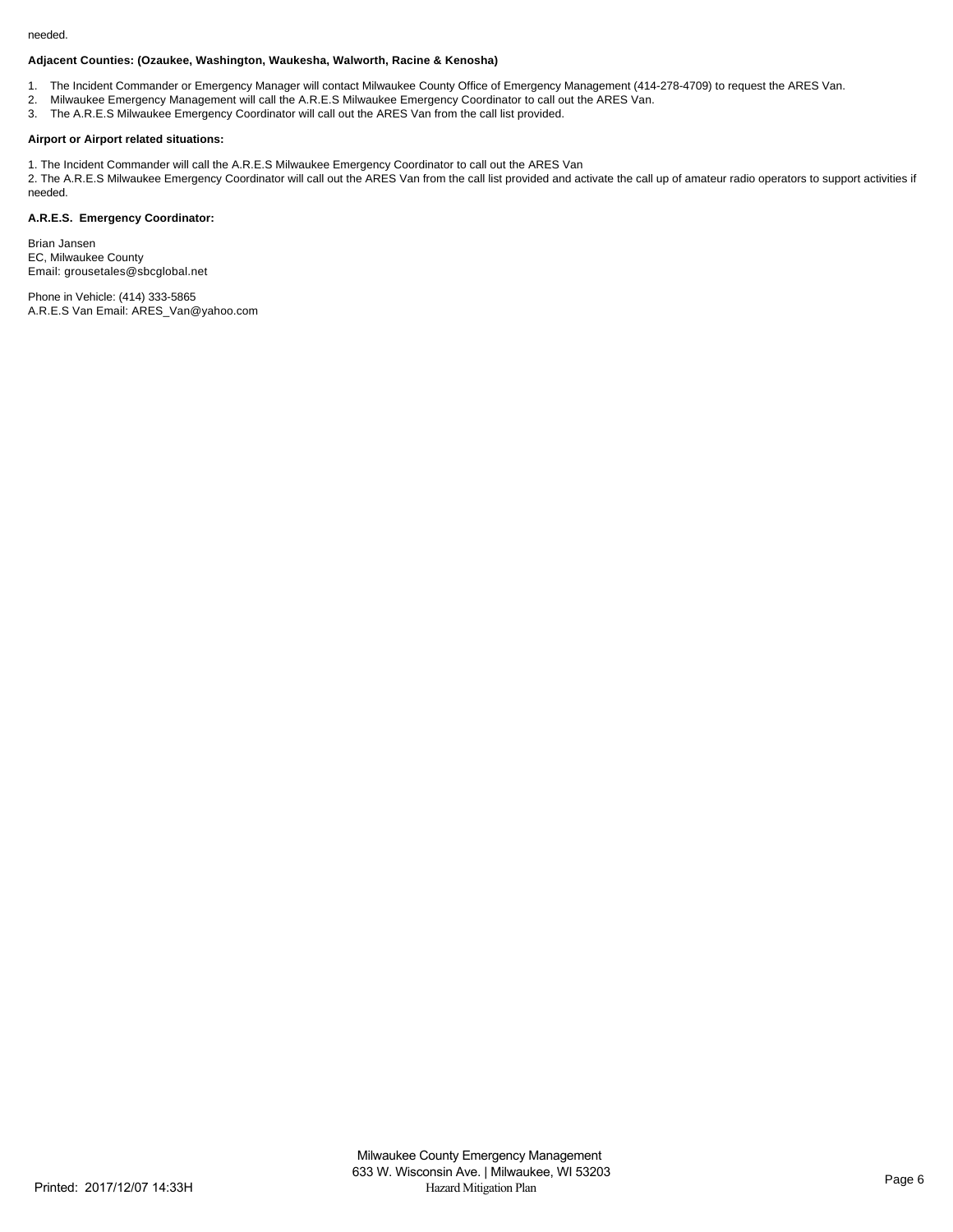# [1.10 Milwaukee County ESF #2A - Warning](https://milwaukeecounty.isc-cemp.com/Cemp/Details?id=5805902)

#### **Preface**

ESF 2A is based on incoming notification of an occurring or imminent emergency situation, provide relevant populations with timely alert and warning, including information on protective actions such as shelter in place or evacuation, as well as where additional information can be obtained.

#### **Primary Agency**

Milwaukee County Office of Emergency Management (OEM)- Communications Division

### **MILWAUKEE COUNTY AGENCIES**

#### **Primary**

Milwaukee County Office of Emergency Management (OEM)- Communications Division

#### **Support**

- 911 Communications Centers
- ARES/RACES
- Fire Departments
- Law Enforcement Agencies • Media: Broadcast & Print
- Milwaukee County Departments, All
- Milwaukee County Public Information Officer County Executive
- Municipalities, All
- Public Health (Municipal)

#### **State of Wisconsin AGENCIES**

\*\*State support to this ESF may be available in coordination with the State Emergency Operations Center (EOC).

#### **Federal AGENCIES**

#### **Primary**

Department of Homeland Security/Federal Emergency Management Agency

#### **Support**

- Department of Agriculture
- Department of Commerce
- Department of Defense
- Department of Energy
- Department of Health and Human Services
- Department of Homeland Security
- Department of Justice
- Department of Transportation
- Department of Veterans Affairs
- General Services Administration
- **American Red Cross**
- National Voluntary Organizations Active in Disaster
- Corporation for National and Community Service

#### **Likely Support Includes:**

Warning: Assistance with warning the public and providing accessible emergency public information.

## **A. PURPOSE**

1. To provide rapid alert and warnings to the public and key Milwaukee County and other officials of an impending or occurring natural emergency, technological emergency, hostile action, or impending conditions that could be hostile or unfriendly to public welfare or safety.

#### **B. POLICIES**

1. Milwaukee County OEM Communications Division will utilize 24–hour emergency Communications Centers and other existing systems, such as sirens, Sheriff and municipal Police and Fire mobile units, telephone, County radio frequencies, fax, media, amateur radio and access TV channel for the dissemination of warning information.

2. Citizens and government employees have the responsibility to monitor for severe weather alerts via television, radio, and weather alert radios – text alerts.

- 3. The criteria for issuing an alert and warning are:
- a. Public Safety: dissemination of information which will aid in reducing loss of life or substantial loss of property.

b. Official Information: the source of information is a local, state or federal government agency that directly supports federal responsibilities concerning the protection of life and property.

c. Time–Critical: an event that requires immediate public knowledge to avoid adverse impact.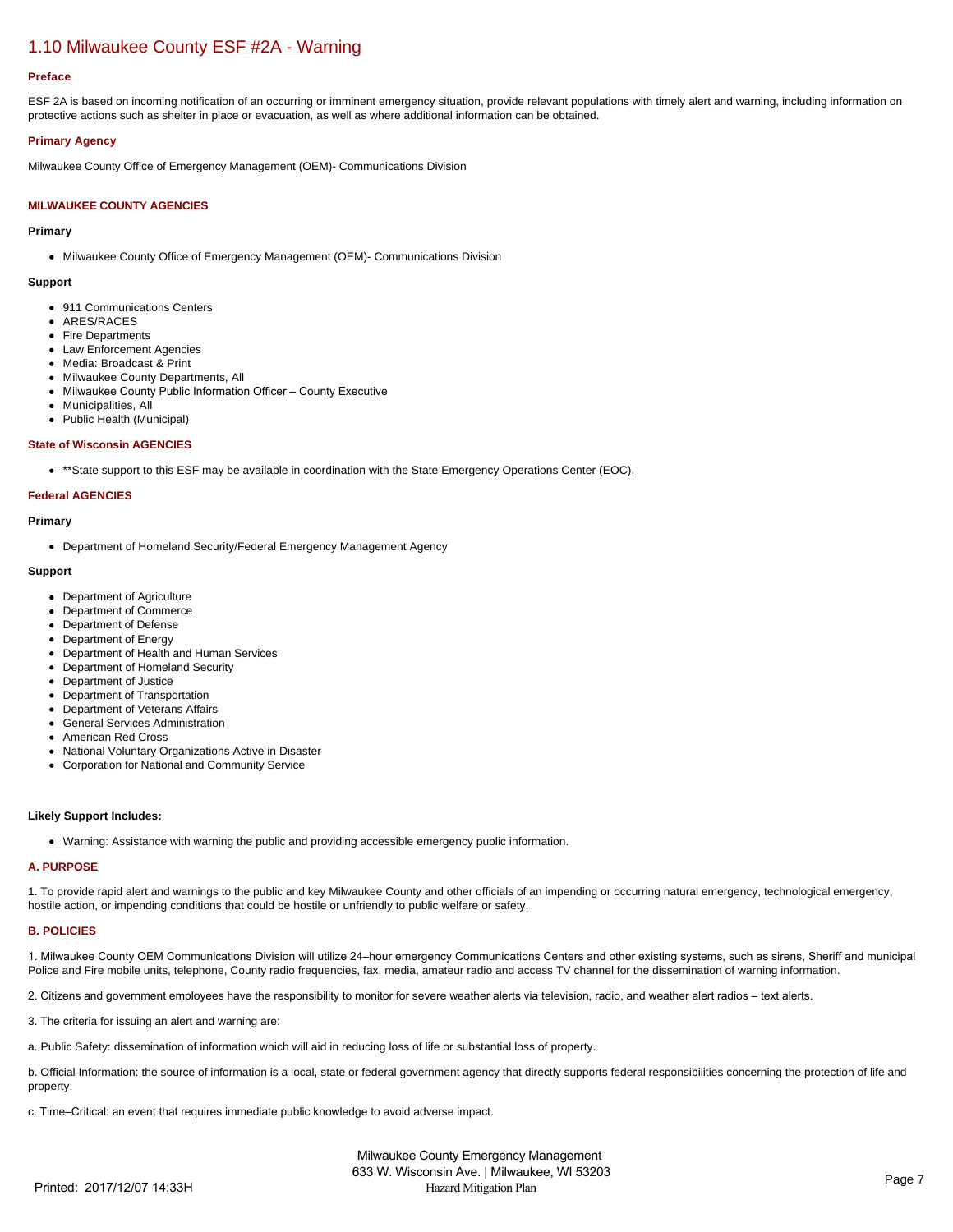4. Once an emergency has ended, a message indicating that the incident has concluded, a message must be sent.

5. Incident commanders may authorize the use of public address systems on vehicles, megaphones, face–to–face communications, and pre–scripted messages for time–critical notifications.

6. The Emergency Alert System (EAS) is used to supplement warnings to citizens utilizing participating radio or television stations.

7. Warning to the affected populace will be made by any expeditious methods available at the time to include, but not limited to, sirens, telephone, fax, radio, EAS, amateur radio, media, and police and fire mobile units.

8. No guarantee of a perfect system is implied by this plan. As assets and personnel may be overwhelmed, Milwaukee County will endeavor to make every reasonable effort to respond to an emergency or disaster based on the situation, and information and resources available at the time.

## **PRIMARY DEPARTMENT RESPONSIBILITIES/TASKS BY PHASE**

MILWAUKEE COUNTY OFFICE OF EMERGENCY MANAGEMENT (OEM): COMMUNICATIONS DIVISION

|                      | The Office of Emergency Management will work with partner agencies to:                                                                                                                                                                                                                                                                                                                                                                                                                                                                                                                                                                                        |
|----------------------|---------------------------------------------------------------------------------------------------------------------------------------------------------------------------------------------------------------------------------------------------------------------------------------------------------------------------------------------------------------------------------------------------------------------------------------------------------------------------------------------------------------------------------------------------------------------------------------------------------------------------------------------------------------|
| <b>Pre-Emergency</b> | I. Maintain this Emergency Support Function (ESF).<br>2. Participate in drills, exercises.<br>3. Develop emergency action checklists.<br>4. Maintain a 24-hour primary warning point for the receipt of notifications.<br>5. Develop and maintain a system to disseminate emergency alerts and warnings to the public.<br>6. Develop and maintain a system to notify key officials and agencies in the event of an emergency.<br>7. Develop and maintain procedures and SOP's for warning access and functional needs populations and locations, such as schools,<br>hospitals, nursing homes, major industries, institutions, and places of public assembly. |

| Emergency | 1. Coordinate with County Executive to disseminate alerts and warnings, as appropriate (this may necessarily be prior to EOC activation).<br>2. Incident commanders may authorize the use of public address systems on vehicles, bull horns, face-to-face communications, and pre-<br>scripted messages for time–critical notifications.<br>3. Notify departments and agencies to activate agency response efforts, as necessary to ensure 24-hour capability.<br>4. Alert employees assigned to emergency duties.<br>5. Coordinate alert and warning notification with other Milwaukee County agencies and adjoining jurisdictions.<br>6. Utilize all means available to effectively disseminate notification and warnings.<br>7. Monitor all alert and warning systems to evaluate functionality. |
|-----------|-----------------------------------------------------------------------------------------------------------------------------------------------------------------------------------------------------------------------------------------------------------------------------------------------------------------------------------------------------------------------------------------------------------------------------------------------------------------------------------------------------------------------------------------------------------------------------------------------------------------------------------------------------------------------------------------------------------------------------------------------------------------------------------------------------|
|-----------|-----------------------------------------------------------------------------------------------------------------------------------------------------------------------------------------------------------------------------------------------------------------------------------------------------------------------------------------------------------------------------------------------------------------------------------------------------------------------------------------------------------------------------------------------------------------------------------------------------------------------------------------------------------------------------------------------------------------------------------------------------------------------------------------------------|

|                                             | 1. Staff the ESF # 2A position in the EOC.<br>2. Maintain records of cost and expenditures to accomplish this ESF and forward them to the EOC Finance/Administration Section Chief.<br>3. Disseminate emergency warning information received from state and federal agencies.<br>4. Disseminate warnings initiated at local government level.<br>5. Warning disseminate methods can include:                                                                                                                                                           |
|---------------------------------------------|--------------------------------------------------------------------------------------------------------------------------------------------------------------------------------------------------------------------------------------------------------------------------------------------------------------------------------------------------------------------------------------------------------------------------------------------------------------------------------------------------------------------------------------------------------|
| <b>Emergency Operations</b><br>Center (EOC) | • a. Sirens.<br>• b. Telephones and pagers.<br>• c. Mobile public address (PA) systems.<br>• d. Mobile sirens.<br>• e. "Runners" e.g. door to door notifications.<br>• f. Use of media: local television, radio and newspaper.<br>• q. Emergency Alert System (EAS).<br>• h. County and municipal communication systems.<br>• i. Law Enforcement Agencies Transaction of Information for the Management of Enforcement (TIME) System Teletype.<br>• <i>i.</i> National Warning System.<br>6. Coordinate manpower for door-to-door warning if feasible. |
|                                             | 7. Coordinate staffing for door-to-door warning if feasible.                                                                                                                                                                                                                                                                                                                                                                                                                                                                                           |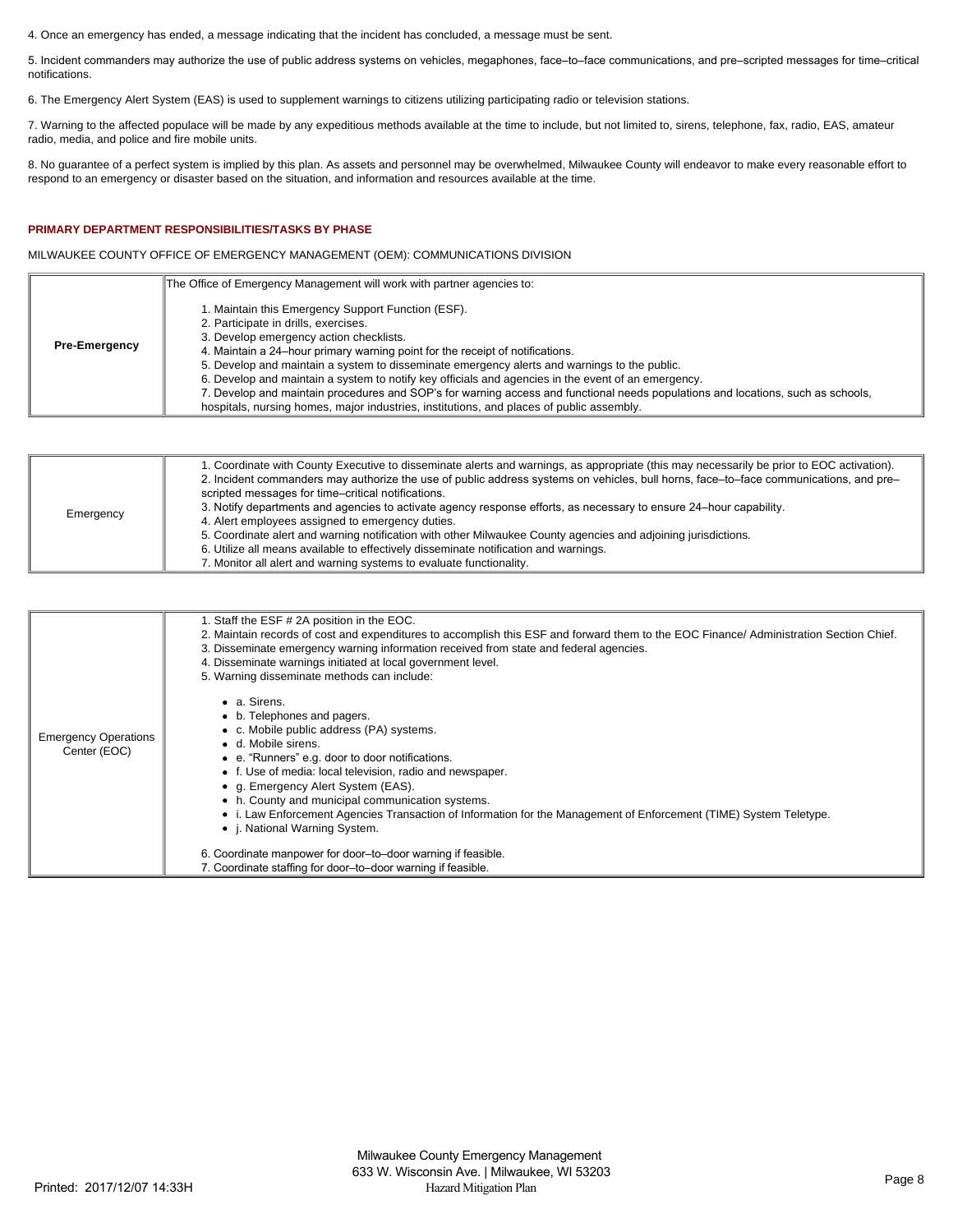| <b>SUPPORT DEPARTMENTS RESPONSIBILITIES/TASKS</b>                                                   |                                                                                                                                                                                                                                                                                                                                                                                                                                                                              |  |  |
|-----------------------------------------------------------------------------------------------------|------------------------------------------------------------------------------------------------------------------------------------------------------------------------------------------------------------------------------------------------------------------------------------------------------------------------------------------------------------------------------------------------------------------------------------------------------------------------------|--|--|
| 911 Communications<br><b>Centers</b>                                                                | 1. Notify departments and agencies to activate agency response efforts, as necessary to ensure 24-hour capability.<br>2. Coordinate alert and warning notification with other Milwaukee County agencies and adjoining jurisdictions.<br>3. Utilize all means available to effectively disseminate warning and notifications.                                                                                                                                                 |  |  |
| <b>ARES/RACES</b>                                                                                   | 1. Assist with warning and emergency information dissemination.                                                                                                                                                                                                                                                                                                                                                                                                              |  |  |
| <b>Fire Departments</b>                                                                             | 1. Provide siren–equipped and/or public address mobile units.<br>2. Disseminate text messages when directed.                                                                                                                                                                                                                                                                                                                                                                 |  |  |
| <b>Law Enforcement</b><br><b>Agencies</b>                                                           | 1. Assist in warning the public.<br>• a. Provide staff for door-to-door warning.<br>• b. Activate outdoor warning sirens.<br>• c. Move through the affected area with sirens and public address systems if necessary.<br>2. City of Milwaukee County Police Department – Loud speakers on the squads, city watch notification system, web page.                                                                                                                              |  |  |
| Media: Broadcast &<br>Print                                                                         | 1. Disseminate warning messages provided by authorized sources to the general public as rapidly as possible in the event of an impending or actual<br>ldisaster.<br>2. Activate the Emergency Alert System (EAS) as directed by Milwaukee County Office of Emergency Management (Broadcast Media).                                                                                                                                                                           |  |  |
| <b>Milwaukee County</b><br><b>Departments, All</b>                                                  | 1. Assist in informing the public.<br>2. Provide siren-equipped and/or public address mobile units (if available).<br>3. Provide personnel for door-to-door warning.                                                                                                                                                                                                                                                                                                         |  |  |
| <b>Milwaukee County</b><br><b>Public Information</b><br><b>Officer - County</b><br><b>Executive</b> | 1. Develop alert and warning releases to be disseminated to the media.<br>2. Develop pre-scripted alert and warning releases to be disseminated to the media.<br>3. Disseminate emergency information immediately, advising the public of what evacuation and/or shelter actions to take.<br>4. Ensure that warning information is disseminated to the media on a timely basis.<br>5. Staff EOC, if activated, and continue dissemination of warning information, if needed. |  |  |
| <b>Municipalities</b>                                                                               | 1. Disseminate warning to citizens.                                                                                                                                                                                                                                                                                                                                                                                                                                          |  |  |
| <b>Public Health</b><br>(Municipal)                                                                 | 1. Provide health warnings, especially biological incidents.<br>2. Disseminate messages via mass notification methods when directed.                                                                                                                                                                                                                                                                                                                                         |  |  |
| <b>ATTACHMENTS</b>                                                                                  | 1. Attachment 1, Notification and Warning SOP.<br>2. Attachment 2, Milwaukee County Warning Center Resources.                                                                                                                                                                                                                                                                                                                                                                |  |  |
| <b>REFERENCES</b>                                                                                   | None.                                                                                                                                                                                                                                                                                                                                                                                                                                                                        |  |  |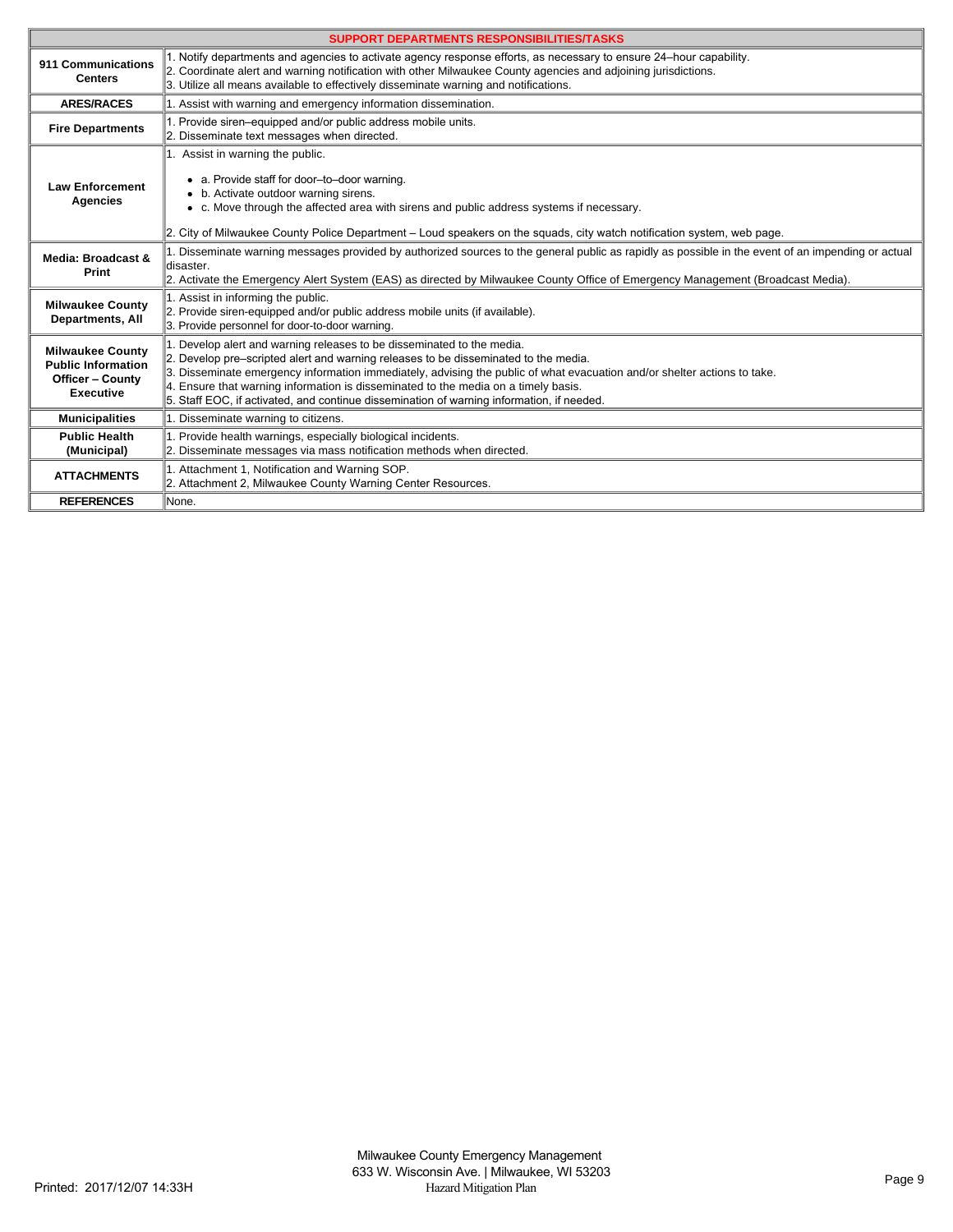# [1.10.1 Attachment 1: Notification and Warning SOP](https://milwaukeecounty.isc-cemp.com/Cemp/Details?id=5809883)

## **Attachment 1: NOTIFICATION AND WARNING SOP**

#### **A. NOTIFICATION**

1. Milwaukee County may receive initial warning of a disaster or pending disaster from County and municipal Departments, the National Warning System, neighboring jurisdictions, the State EOC, the National Weather Service, the news media, or the general public.

#### **B. WATCH, STANDBY PROCEDURES**

1. If a pending disaster has the potential of affecting Milwaukee County, departments will take the following actions:

- a. Review this document.
- b. Notify employees.
- c. Review department emergency plans.<br>• d. Insure that department vehicles and eq
- Insure that department vehicles and equipment are serviced and ready.
- e. Inventory existing communication equipment. Be prepared to collect and redistribute radios, portable telephones, chargers, batteries, etc.
- f. Obtain maps, drawings, and other emergency aids.
- g. Continue to provide routine service to the public, but plan to change to emergency procedures upon warning notification.

2. Recall procedures vary by department, and each department has the responsibility to inform employees of proper recall procedures. Employees who are recalled are expected to secure their families and homes, and report promptly to their assigned positions.

3. Employees who are recalled should realize that the emergency may be several days or longer in duration. Each employee should report to his/her emergency assignment with personal items necessary for 72 hours (e.g. personal articles, toiletries, change of clothing, medications, special non–refrigerated dietary foods, blankets/sleeping bag, etc.)

#### **C. WARNING**

1. The Milwaukee County Office of Emergency Management receives warnings regarding technological and natural hazards which may affect the county.

a. County outdoor warning sirens are activated, if needed.

2. The OEM Communications Division notifies via email, text or telephone to:

- a. County Emergency Notifications alert list.
- b. All registered county land land and cell phone holders.
- c. Local Law Enforcement Agencies and Fire Departments who activate local sirens and notify the Chief Elected Officer of the municipality.

3. The general public receives warning information by:

- a. Activation of outdoor warning sirens.
- b. Local broadcasts or printed media.
- c. Door–to–door notification by emergency services personnel.
- d. Mobile public address systems.
- e. Plectron and weather alert radios.

#### 4. Functional needs groups receive information by:

- a. Door–to–door warnings for handicapped, visually and hearing impaired.
- b. Foreign language media messages.
- c. Closed–caption EAS television messages.

5. Upon notification of a warning (imminent or spontaneous event), each department will initiate internal notification actions to:

- a. Alert employees assigned to emergency duties as appropriate to the situation:
	- Suspend or curtail normal business activities.
	- Recall essential off–duty employees.
	- Send non–critical employees home.
	- Secure and evacuate the department's facilities.
- b. If requested, augment the County's effort to warn the public through use of vehicles equipped with public address systems, sirens, employees going door to door, etc.